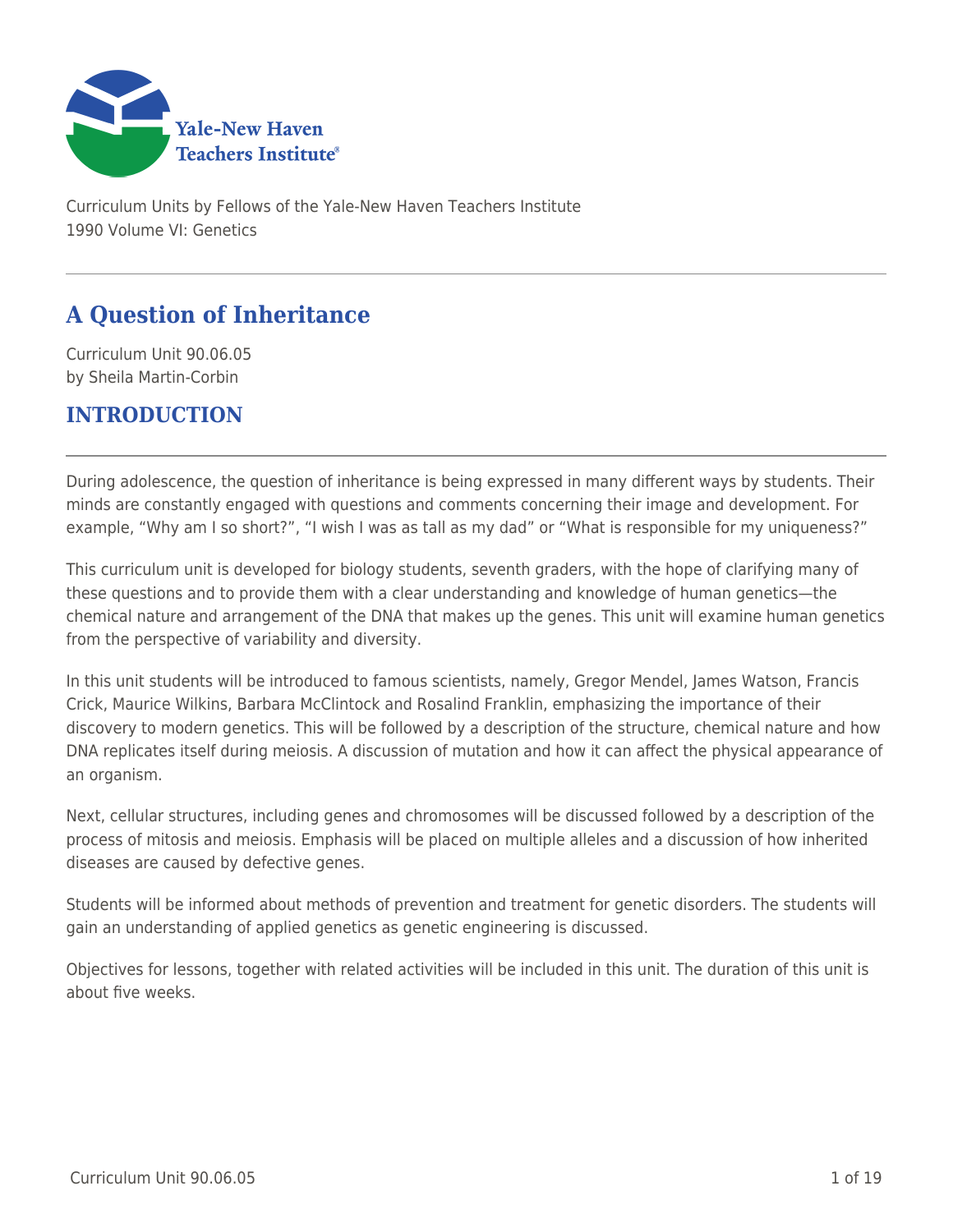#### *Objectives Students will have opportunities to*

- 1. Collect and relate information concerning the work of Mendel, Watson, Crick, Wilkins,
- McClintock and Rosalind Franklin to the rest of the class.
- 2. Describe the structure and nature of DNA.

### *Approximate time one week.*

One of the greatest scientific wonders is the human body and how it reproduces. What element is responsible for this rapid growth? The secret of how life is reproduced lies in the genes and their chemicals, DNA and RNA. DNA or deoxyribonucleic acid is the code of heredity. For example, it controls the plan of a person's appearance, intelligence or body structure. This hereditary information is passed on to the cells by chemical messengers called RNA or ribonucleic acid. DNA therefore directs their production and growth of every cell in the human body. Sometimes the message in the code tells some cells to switch off some genes and at another time to start some genes. In this way different cells are produced for varied purposes.

An English physicist, Francis Crick and an American biochemist, James Watson spent a great deal of time studying the DNA molecule, and in 1953, announced that they had worked out a model of how the Whole DNA molecule is constructed. They likened this DNA molecule to a spiral staircase, winding round and round— built like a double helix. The edges of the staircase are made up of bits of sugar deoxyribose, joined together by phosphate groups. The steps of the staircase are made up of pairs of the four organic bases. THese bases are paired up in very definite ways. Adenine on one strand of the helix is always paired with thymine on the other, and guanine is always paired with cytosine.

One may ask, Why can't there be another combination, say for example an adenine pairing with cytosine or two cytosines join together? Would this combination permit proper functioning of the molecule? A little deviation from this structural sequence will result in malfunctioning of the molecule which wilL ultimately affect the structures as a whole. This lies in the fact that these bases are joined together by a hydrogen bond; one must have a hydrogen atom and the other must have a nitrogen or oxygen of a special kind. These atoms must be in the right places to form hydrogen bonds. Thus the wrong pair of bases could not hold the two chains of DNA together.

As mentioned earlier, DNA sends its orders to the cell by making RNA messengers. When a DNA molecule is ready to make RNA, part of it unzips. The hydrogen bonds that hold the two chains together are not as strong as other kinds of chemical bonds. Therefore these bonds can break and the chains can separate. Along one of the chains, an RNA base moves into place beside each DNA base that is uncovered. The RNA base guanine will line up next to a cytosine in the DNA, and a cytosine next to a guanine. An adenine will form a hydrogen bond with the thymine in DNA, and since RNA never contains thymine, a uracil will be joined into place next to an adenine in

### DNA. (See diagram below).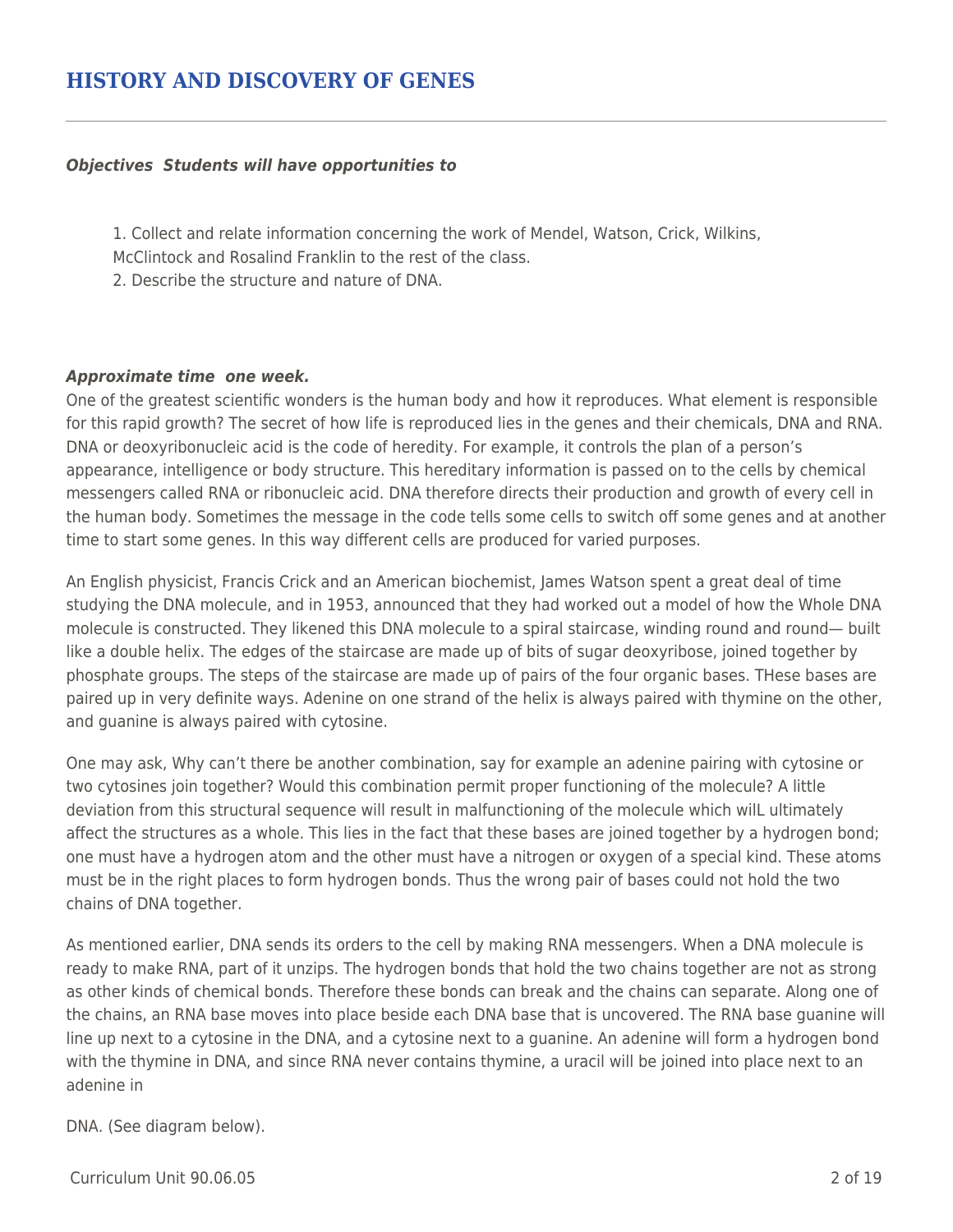After the RNA chain is made it breaks away, and the two DNA chains coil up together again into a double helix. This new RNA now has DNA's message to be translated in the cell.

Genes are composed of some of the most common elements such as carbon, hydrogen, oxygen, nitrogen and phosphorous. They are made of deoxyribonucleic acid (DNA). Genes are capable of exerting their influence through the proteins which they cause to be produced in the cells. These proteins are manufactured on the ribosomes in the cytoplasm of each cell. Genes in the nucleus produce messenger-RNA which passes into the cytoplasm and directs the information of polypeptide chains of amino-acids at the site of the ribosomes.

It is in this DNA molecule, the code of life that stores the secret of all our differences and similarities among all forms of life.

## *Suggested Activities*

1. Have students visit the library and use the various resources, say books, magazines, journals, periodicals, microfiLms or the computer to gather information from Watson and Crick discovery to modern genetics. Students will organize themselves into small groups of four and gather related facts concernINg the work of Mendel, Wilkins, McClintock and Rosalind Franklin. Each group will be given the opportunity to relate their work to the rest of the class.

2. Have students construct models of the double helix using colored construction paper and also utilize the DNA made-easy board to reinforce which bases pair up with other bases.

3. Teacher demonstration—use of colored paper clips, colored clothes pins, fruit loop cereal or gumdrops, could be used to show the linkage of DNA molecule.

# **MUTATION**

## *Objectives Students will have the opportunities to:*

(figure available in print form)

1. Define mutation and explain how mutations can affect the physical appearance of an organism and/or its genetic makeup.

2. List ways in which mutations can be harmful and beneficial.

### *Approximate time one-half week.*

In 1886, Hugo de Vries, an American botanist, studied the growth of primroses and discovered that every so often a new variety of primrose would grow that could not be accounted for by genetic laws. He called these

Curriculum Unit 90.06.05 3 of 19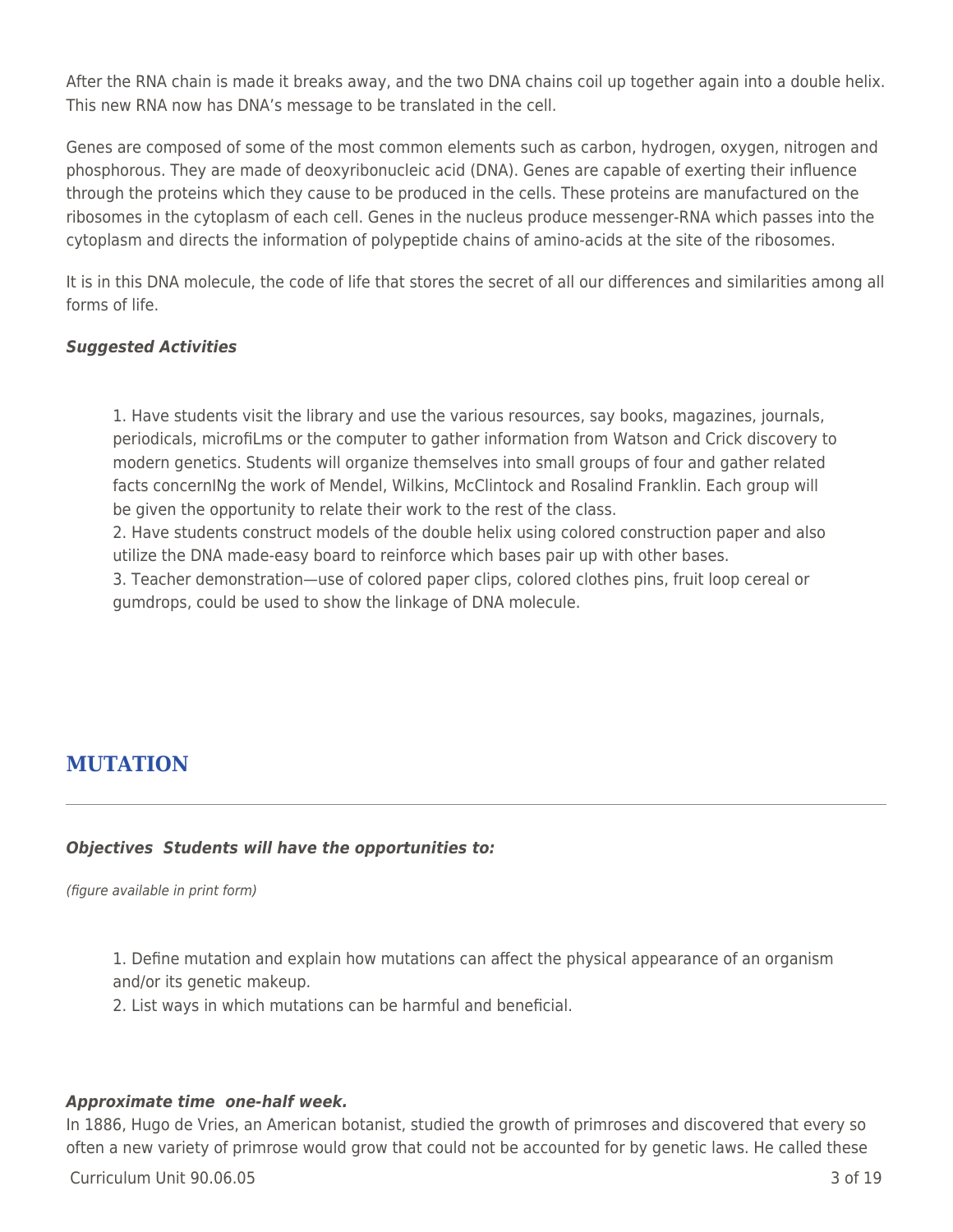changes in characteristics 'mutations'.

Errors are being made throughout our lives in one form or another whether intentionally or unintentionaLly. However, these mistakes are sometimes detected at an early stage and ways to correct these errors can be implemented instantaneously without causing great damage. An alteration, change, mistake in the transcription of one base in the DNA molecule of a gene can have severe consequences. This is sometimes the case with a gene mutation. A slight change in the DNA of a cell may not be detected in the early stages of life for correction, until it has manifested itself after a period of growth and development. This applies to other living things including plants.

If a mutation occurs in one of the early cells that start off the life of a new baby, the plans of development may be terribly upset. In some major ways babies are born deformed and it is believed that some of these deformities result from mutation in the DNA. Mutation is responsible for the diversity of the alleles necessary to produce genetic variation. Virtually any trait is the result of the combined action of genetic and environmental factors.

Most mutations either are so slight that they do not seem to have much effect on an organism's chance to survive or they harm it in some way. For example, a fruit fly that have orange eyes instead of the normal red eyes, would probably be able to get along just as well as if it had not had the mutation. But if a mutation caused it to be born without eyes may cause its life span to be curtailed. However, a mutation can actually help an organism to survive. Perhaps it can run or fly faster than the other of its kind. Or it may have skin or fur that matches the background of its environment as to escape or hide from its prey. Even today, farmers and animal breeders watch for and use them to breed stronger and better plants and animals. e.g. breeding strains of corn with more nourishing protein and perhaps rice that gives a much higher yield per acre.

## *Suggested Activities*

1. Students will visit the Agriculture Garden Center and observe heredity traits of at least ten similar plants. Students will note common and uncommon traits among the plants, such as the shape of the leaves or the color of the petals.

Students will not only make observations, but will be applying concepts, comparing, identifying, relating and classifying the plants according to their observable traits. 2. Students will investigate topics including how some insects develop resistance to insecticides; the prolonged use of certain antibiotics and how radiation can cause mutations. A discussion of these topics will be held next lesson.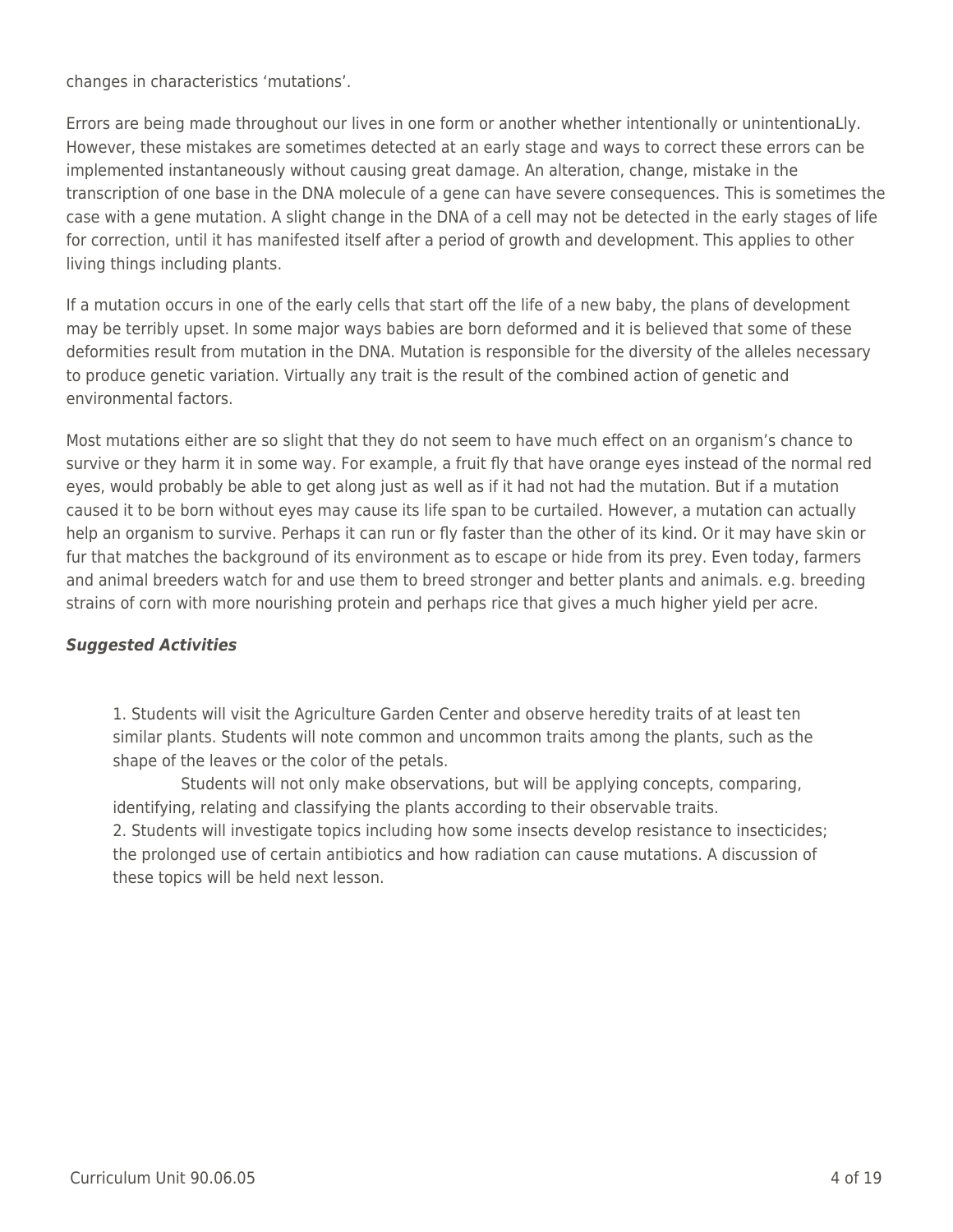## **MITOSIS/MEIOSIS**

#### *Objectives Students will have opportunities to*

1. Compare mitosis and meiosis briefly describing the activities of the chromosomes in each stage.

#### *Approximate time one week.*

Individuals have shown a marked difference in size and weight since the time of birth. A simple answer to this question is that cells reproduce by dividing. This cell division is controlled by the nucleus of the cell. During cell division, each chromosome splits down the middle to form a pair of twin chromosomes side by side. The pair of chromosomes lines up across the center of the cell and the nuclear membrane disappears. The twin chromosome of each pair separates and moves to opposite ends of the cell. The whole cell splits into two new cells. This division of the nucleus is called Mitosis. During this process the chromosome doubled before the cell is divided into two. Thus, each cell has a full set of chromosomes, DNA and genes.

Meiosis—refers to two successive nuclear divisions (with corresponding cell divisions) that produce gametes (in animals) or sexual spores (in plants) having half of the genetic material of the original cell.

In anaphase, the spindle pulls one chromosome from each homologous pair to one side of the cell and the other homologous chromosome to the opposite side. Eventually the two new cells that form contain one chromosome from each homologous pair.

During prophase, the replicate chromosomes of each homologous pair come close together and may twist around each other. In this position, parts of the chromatids of one chromosome may break off and exchange places with the identical parts of chromatids of the other homologous chromosomes—crossing over. After crossing over, the chromosomes are no longer identical to the original paternal and maternal chromosomes; they are a mixture of both.

In anaphase the homologous pairs separate as the spindle apparatus pulls the centromeres to opposite sides of the cell. The centromeres do not divide.

During metaphase, the homologous pairs move to the equator of the cell, and the centromeres attach to the spindle apparatus.

In telophase, the homologous chromosomes have separated and the reproductive cells are dividing.

The event of crossing over or genetic recombination is an event whereby genes recombine and are shuffled between the two homologous chromosomes, producing a new mixture of genes. Genetic recombination is a major contributor to variation among individuals of the same species. This is why one's brothers or sisters do not look exactly alike (unless identical twins).

During meiosis, the chromosome number is halved which prepares the cells for fertilization when the diploid number is restored.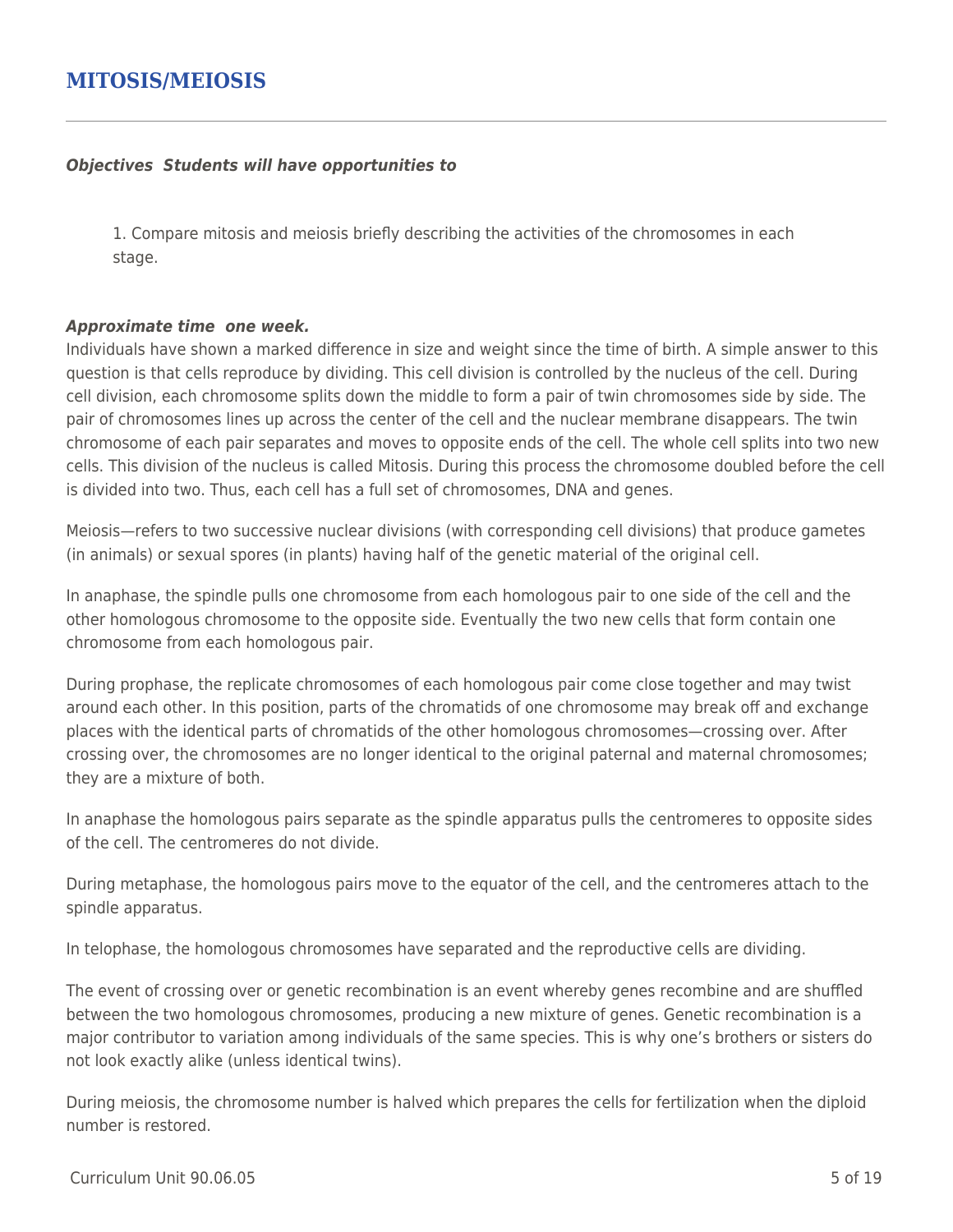### *Suggested Activities*

1. Students will use the Gameto-discs to construct a diagram showing Mitosis and Meiosis.

2. Students will also make simple drawings in their notebooks illustrating both processes, reviewing the differences and similarities.

# **GENETIC DISORDERS**

### *Objectives Students will have opportunities to*

- 1. Define dominance, recessive, trait, sex-linked trait.
- 2. Give an example of how multiple aLleles determine a human trait.
- 3. List the different types of genetic disorders. Give an explanation for each type of disorder.
- 4. Describe and give an example of each disorder.

### *Approximate time one-half week.*

Any trait is the result of the combined action of genetic and environmental factors. Three main types of disorders are recognized.

#### Single-gene disorders

This is caused by mutant genes. The mutation may be present on only one chromosome of a pair or on both chromosomes of the pair. In either case, the cause of the defect is a single major error in the genetic information. Single-gene disorders usually exhibit obvious and characteristic pedigree patterns.

In regards to traits such as tasting certain chemicals, the pattern of inheritance are as follows: (T) those traits or genes for them that are fully or almost fully expressed, phenotypically that is, are known as dominant —taster (T). The dominant gene has the same expression in the heterozygous or homozygous state. Those genes carried on the autosomal chromosomes are classed with autosomal dominant inheritance.

A trait that is transmitted as autosomal recessive is expressed only in persons who have the gene in a homozygous state; that is, a non-taster (tt).

### Turner Syndrome

Individuals with X-chromosome and no Y-chromosome, i.e. XO genotype . . . they are usually short,

 $C$ urriculum Unit 90.06.05  $\qquad \qquad$  6 of 19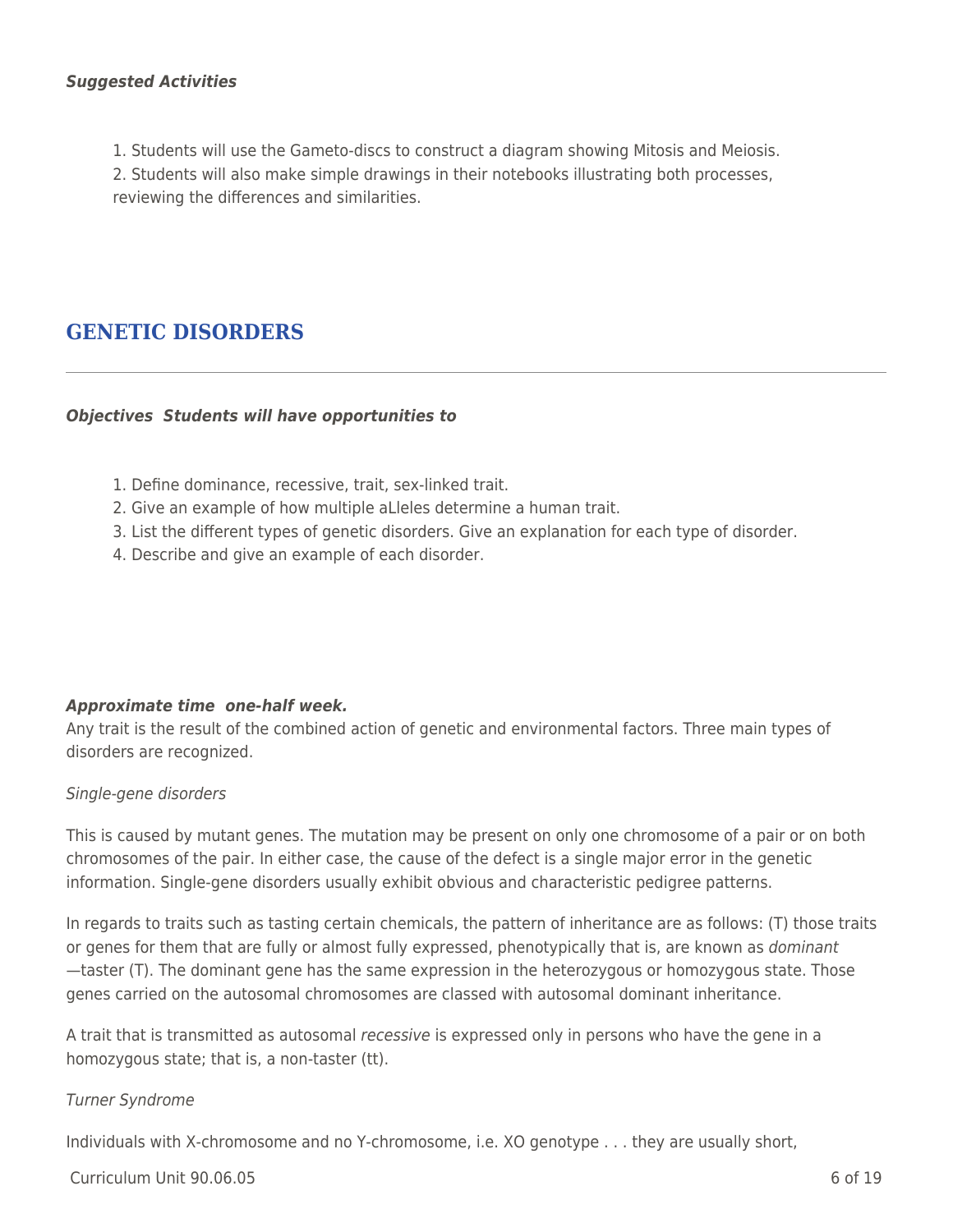underdeveloped sterile females. Females with an XXX genotype often have limited fertility and may have slight intellectual impairment. An XXY chromosome combination results in KlinefeLter's disease or syndrome. These males often are tall, sexually underdeveloped and may have sLight intellectual impairment.

## Huntington Chorea

This disease is caused by an autosomal dominant gene. This disease is characterized spasmodic movements and incoordination and progressive mental deterioration.

## Cystic Fibrosis

The most common genetic disorder among Caucasians is cystic fibrosis. Approximately, one in every twenty Americans of Northern European ancestry is heterozygous for this trait. This disorder is characterized by the excessive secretion of mucus, which accumulates and damages the lungs, digestive tract and other organs. With treatments such as the administration of pancreatic enzymes and the control of infections, the life span of people with such disease has been ex-tended into early adulthood.

Most recessive disorders can be traced to an allele for a recessive trait that codes for an ineffective or nonfunctional protein product. An allele is a gene which codes for a protein, a mutant allele codes for an abnormal protein. If half of the normal protein is all right, the disease is recessive.

## Hemophilia

This is an inherited disease that causes the blood to clot slowly or not at all. This is an example of a sex-linked recessive trait. Blood fails to clot normally because of abnormally low antihemophilic globulin factor VIII. The incidence of the trait is much higher in males than in females.

## Chromosome disorders

Due not to a single mistake in the genetic blueprint but to an excess or deficiency of the whole chromosome or chromosome segments, which upsets the normal balance of the genome. For example, the presence of a specific extra chromosome, say chromosome #21 produces a characteristic disorder, Down syndrome, even though all the genes on the extra chromosome may be quite normal. People with this disease may have various physical problems and some degree of mental retardation.

During Meiosis, chromosomes pairs usually separate. But in rare cases, a pair may remain joined. This failure of chromosomes to separate is known as non-disfunction. When this happens, body cells inherit either extra or fewer chromosomes than normal. It is important to note that the extra chromosome on the twenty-first pair producing the condition, is a perfectly normal chromosome and can only come from either the mother or the father.

## Multifactorial inheritance

This kind of inheritance is seen in a number of common disorders especially in developmental disorders resulting in congenital malformation. There is no major error in the genital

information but rather a combination of small variations that together can produce a serious defect. (Environmental factors may also be involved.) Multifactorial disorders tend to recur in families but do not show the characteristic pedigree patterns of single gene traits. These disorders arise from the action of at least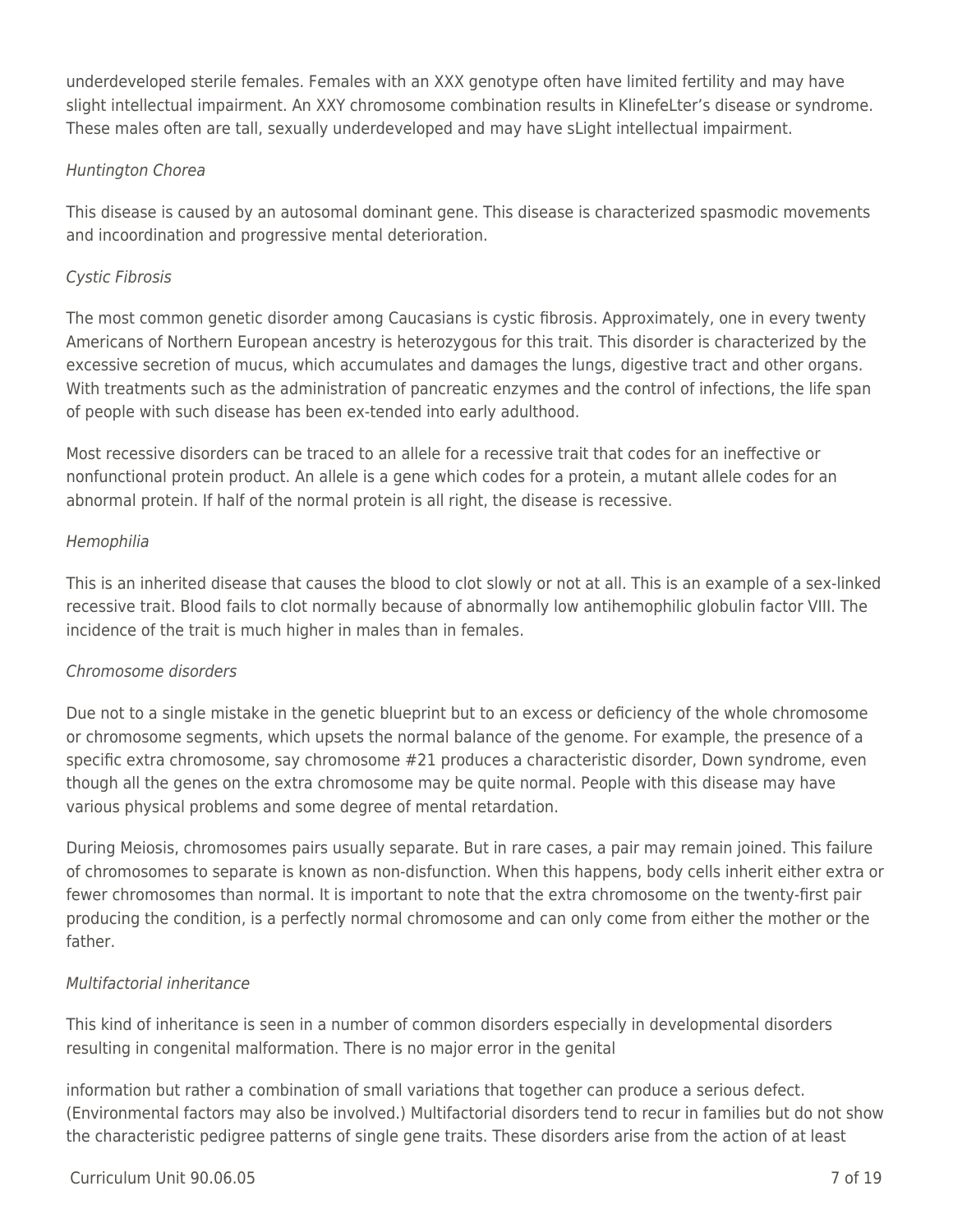several genes and their interaction with their environment. Heart disease, which is the leading cause of death in the United States today, has been linked with smoking, diets high in cholesterol and saturated animal fats, stress and lack of exercise. These environmental factors can result in elevated blood cholesterol levels in individuals with and without the trait, that results in the accumulation of very high levels of choLesterol in the blood.

### Spina Bifida

This is a birth defect of the backbone often called 'open spine'. Scientists believe that genetic factors and some environmental factors act together to cause spinal and reLated central nervous system defects.

### *Suggested Activities*

1. Students will design a survey form and colLect data by observing about six students in the class demonstrating dominant or recessive traits for example, hair color, tongueroller, tasting.

In this experiment, the students will practice their skills in observing, comparing, relating, applying and recording by designing and drawing bar graphs of their data. 2. To predict the results of genetic crosses using probability by flipping a coin six times. Each flip represents one child; the six fLips represent the six children in a family. This activity will reflect the changes of a girl rather than a boy being born into a famiLy is 50:50.

Statistics will also come into play when students are allowed to manipulate the laboratory kit on Mendelian experiments—'Chances and Choices'.

3. Invite speaker or speakers on genetic conditions relative to the genetic disorders and other abnormalities covered in class.

4. Show to students the video on 'Anne' from the Yale Gene Department. Also students can Listen to Tel-Med tapes of certain genetic disease from the hospital of St. Raphael.

Another video of interest for students to view is, 'The book of Life' from Tommy-K Video Store.

5. Call or write to your local March of Dimes for literature on hereditary diseases.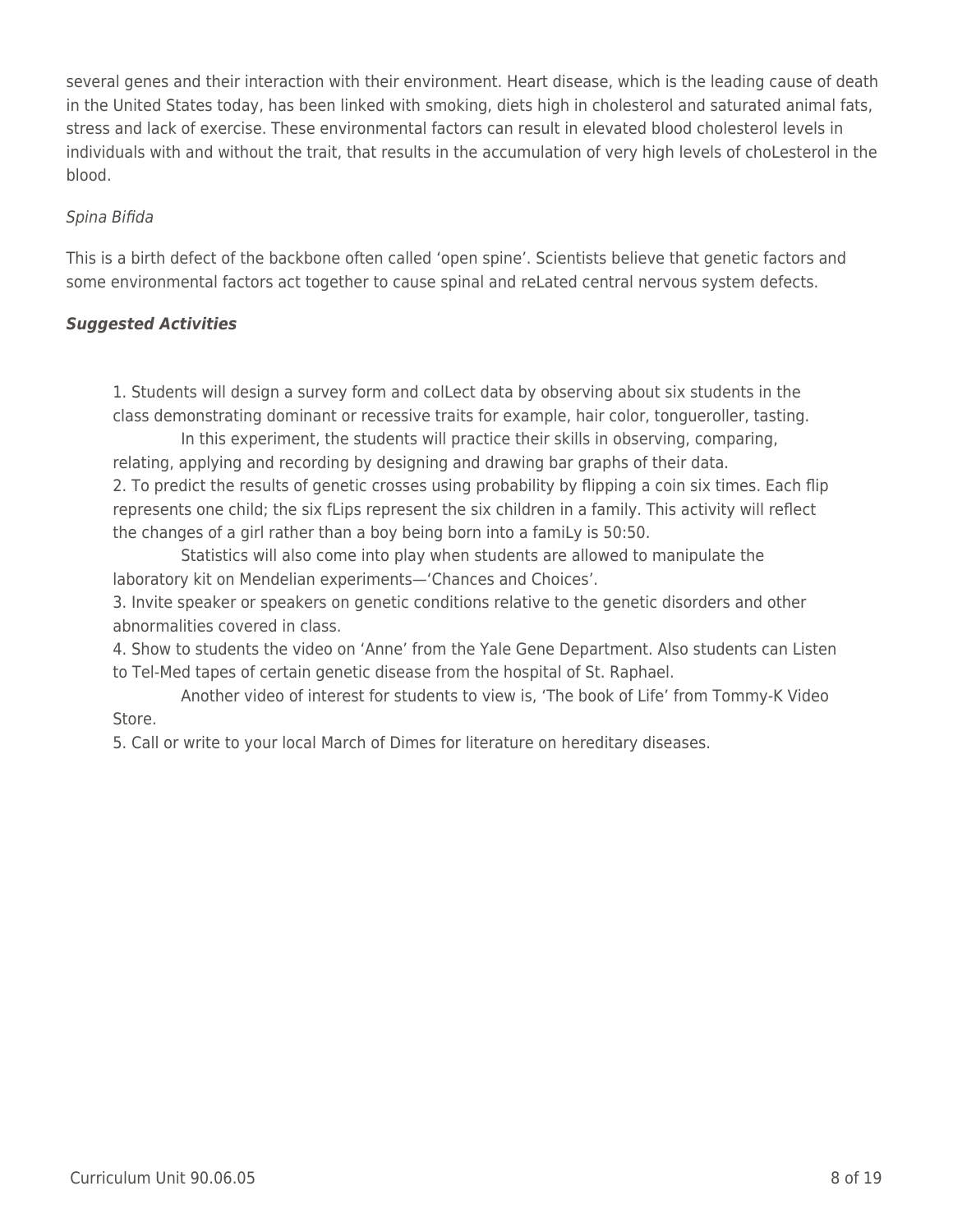## **TREATMENT**

Genetic counseling has grown as technology has enabled researchers to identify carriers of harmful alleles and test fetuses for chromosomal abnormalities and some genetic disorders. Genetic counseling can help families with questions about the chances of having additional affected children and can explain prenatal testing about genetic defects. Their roLe is to provide the family seeking help with a realistic view of the situation. If there are decisions to be made the parents can make more informed choices with the facts in hand. Some genetic facilities prefer to have patients and families referred by physicians or other health professionals, but many readily accept self-referred patients. Prenatal diagnosis of genetic disorders can be made by performing the following tests:

- a) amniocentesis
- b) chorionic villi sampling
- c) ultra sound

Precautionary measures concerning the intake of harmful drugs, alcohol intake and smoking wouLd also be stressed.

#### *Objectives Students will have the opportunities to*

- 1. Be informed of the dangers and risks that expected mothers face during pregnancy.
- 2. To be aware of the prenatal testing techniques.
- 3. To learn about the different facilities available for providing genetic counseling.

#### *Approximate time one week.*

#### *Suggested Activities*

1. Discussions and/or debates of current issues of genetics from magazines, journals will be encouraged. The following issues can be used as a springboard for class debate:

i) have students debate the ethical and legal issues involved in surrogate motherhood. ii) changing the genetic make-up of an individual. (See article title, "The Telltale Gene"—Consumer Report, July, 1990).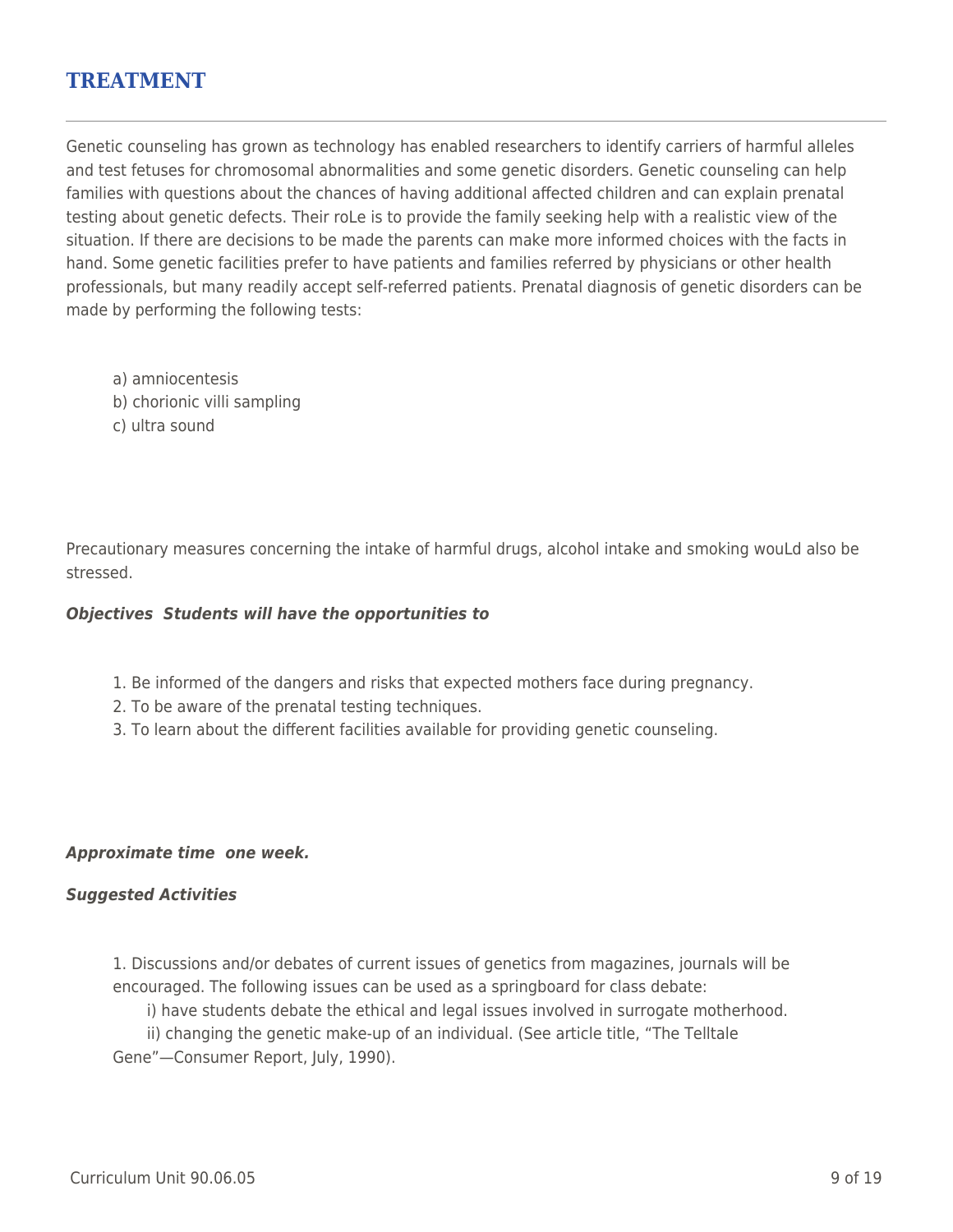## **GENETIC ENGINEERING**

#### *Objective Students will have the opportunities to*

- 1. Describe the process of genetic engineering.
- 2. Describe how recombinant DNA is made.
- 3. Describe how bacteria or yeast can produce human proteins.
- 4. List some goals of genetic engineering.

#### *Approximate time one week.*

Progress has been made along the line of genetic engineering in improving the quality of lives of different organisms. Scientists have the ability to make changes in the genes, to turn genes on and off and even to synthesize new genes.

Genetic engineering is the process that allows genes or parts of DNA to be transferred from one organism to another. This usually is carried out in single-celled organisms. The transferred genes become part of the receiving organism's DNA and the particular trait involved is inherited by succeeding generations. The new pieces of combined DNA are called recombinant DNA. The products of recombinant DNA are used to produce vaccines, insulin, inferon and human growth hormone.

Genetic engineering is aiding many areas of biological, agricultural and medical research. It is a field that people look at with both anticipation and fear. They see some of the benefits that could be gained from it, but they also see the dangers that can result. Through genetic engineering, it is becoming increasingly possible to breed plants and animals that would provide more and better food for the world's growing popuLation.

### *Suggested Activities*

1. Students will see a video on 'Genetic Engineering'. This video could be obtained via the audiovisual department in the New Haven Public School System—Dr. Theodore Astarita. The duration of this video is 15 minutes which helps students to understand the nature of change. Insights into how the quality of our lives could be improved.

- 2. Slide presentation on human karyotypes.
- 3. Growing plants in different environments.

4. Have students make a flow chart showing the correct sequence of events that occur during genetic engineering.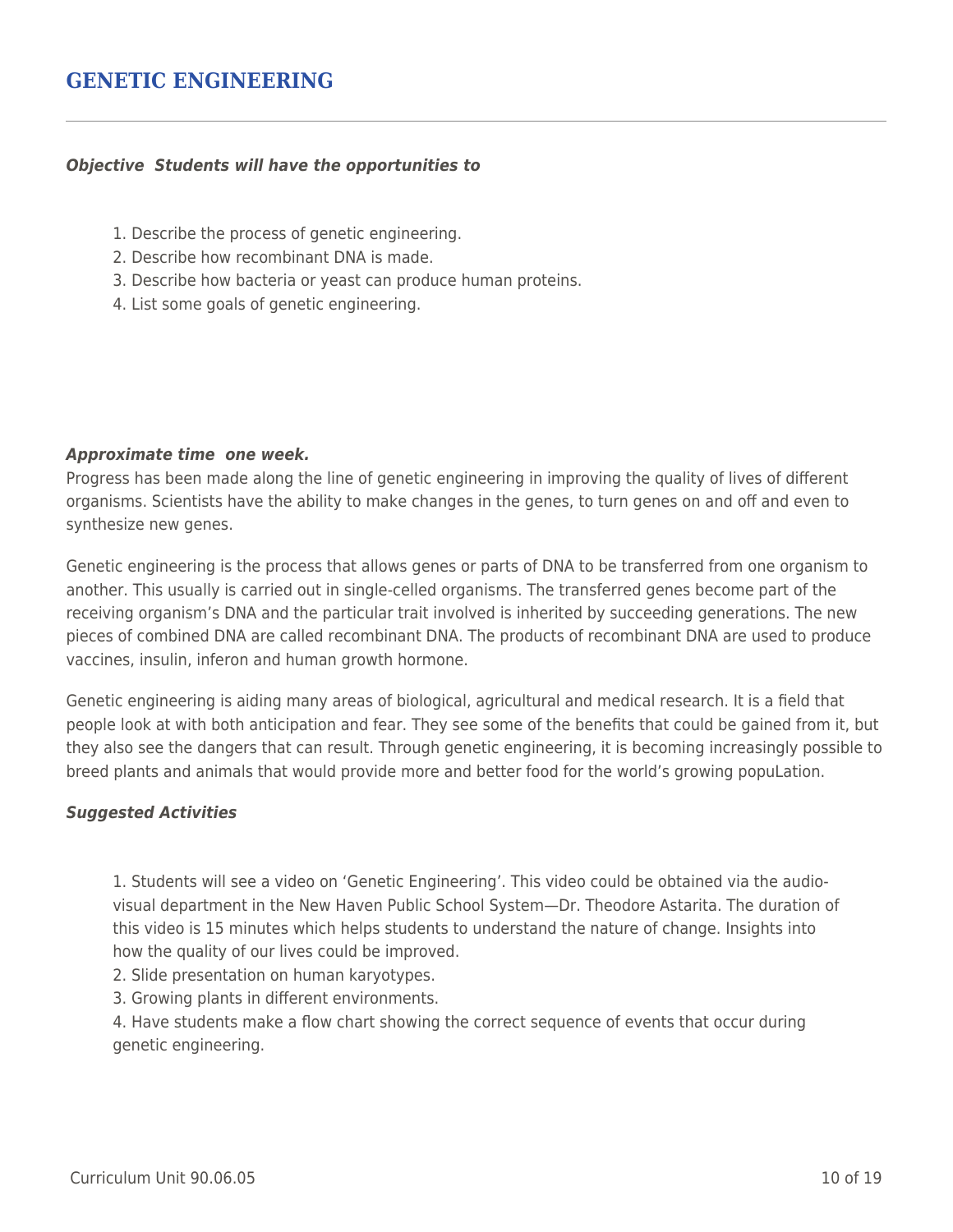### *Additional Activities*

- 5. Students will make charts showing how dominant, recessive and X-linked inheritance works.
- 6. Students will perform the activity on 'finger printing' to show that no two persons are alike.

7. Students will compare their heights and weights with other students of the class. Compare

baby photos of themselves to see how people change as they grow older.

# **LESSON PLANS**

#### *History and Discovery of Genes*

#### *Activity Building the DNA molecule / DNA replication.*

As a means of review and reinforcement have two or three students relate to the rest of the class about the work of Watson and Crick, in their discovery to modern genetics.

Point out that chromosomes are made of molecules of DNA. The DNA molecules are the genes that control all traits passed on from parents to offspring. DNA molecules are composed of the same elements but their arrangement varies. Emphasize to students that this variation in the arrangement of these elements (bases) determines individual heredity.

Explain to students that each unit of DNA has a phosphate, a sugar and a nitrogen base. There are four different types of nitrogen bases which combine in very specific ways. In the DNA, which takes on the shape of a twisted ladder, Adenine (A) always pairs with thymine (T) and Guanine (G) always pairs with Cytosine (C).

### *Materials (per class of 24, working in teams of four).*

| 6 sets paper clips: 40 black 40 white |  |                 |
|---------------------------------------|--|-----------------|
|                                       |  | 32 red 32 green |
| string or yarn                        |  |                 |
| masking tape                          |  |                 |
| magic marker                          |  |                 |
|                                       |  |                 |

## *Directions Have students get into groups of four before distributing the different colors of paper clips and remaining materials to them.*

Provide students with a key to designate the nucleotide bases. For example:

COLOR BASE Black Adenine (A)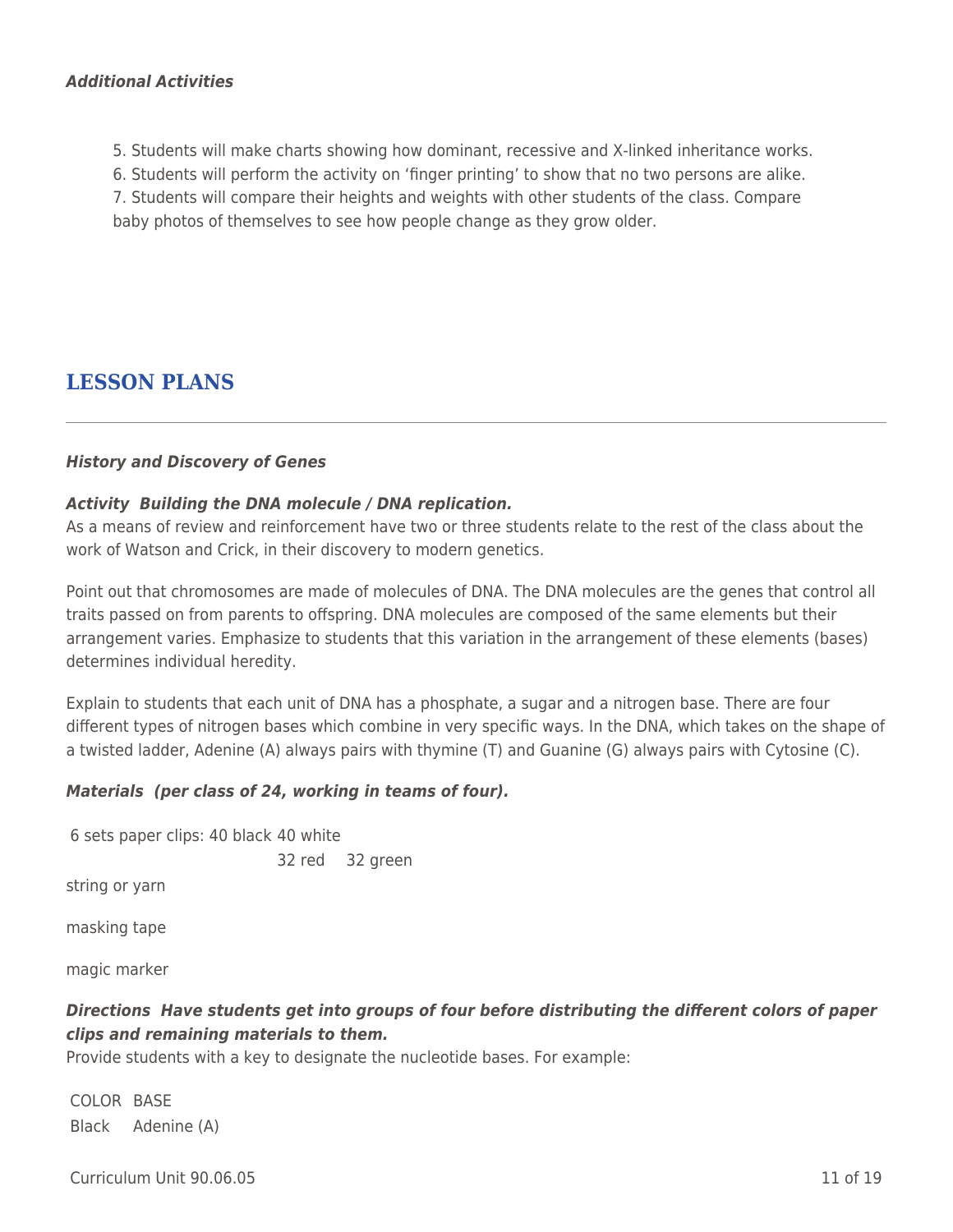Green Guanine (G) White Thymine (T) Red Cytosine (C)

### PART A

Ask students to construct one DNA strand by linking the colored paper clips together in the following way:

1. Link 3 black paper clips to each other followed by 2 green, 1 white, 1 red, 1 white, 2 red, 1 white, 1 red, 1 white, 2 black, 2 white, 2 green, 1 white, 1 red, 1 white, 2 red, 2 white, 1 black, 2 green, 1 white, 1 red, 1 white, 2 red, 2 white.

The students should realize that this strand of DNA begins with three Adenine bases and ends with two Thymine bases.

2. Use a small piece of masking tape labeled #1 and attach it to the AAA (three black paper clips) end of the strand to identify this strand.

3. Now construct the complementary strand of DNA that would pair with strand #1. You may want to monitor the groups to make sure that they are using the key properly and matching the base pairs correctly.

Remind students that Thymine(T) bonds with Adenine(A), and Guanine(G) bonds with Cytosine(C).

4. Attach another piece of masking tape labeled #2 to the TTT end of the complementary strand.

5. Ask students to place both strands alongside each other making certain that they have constructed the proper sequence of nucleotide bases in #2 strand.

6. Use the piece of yarn or string provided to tie or join the first paper clips in #1 strand (AAA) with the first paper clips in strand  $#2$  (TTT).

7. Repeat step 6 for the paper clips on the other end of strands #1 and #2.

### PART B

8. Place the completed double-stranded DNA on his/her desk or table so that both sides are in a straight line opposite each other. (Do not untie the string at the end.)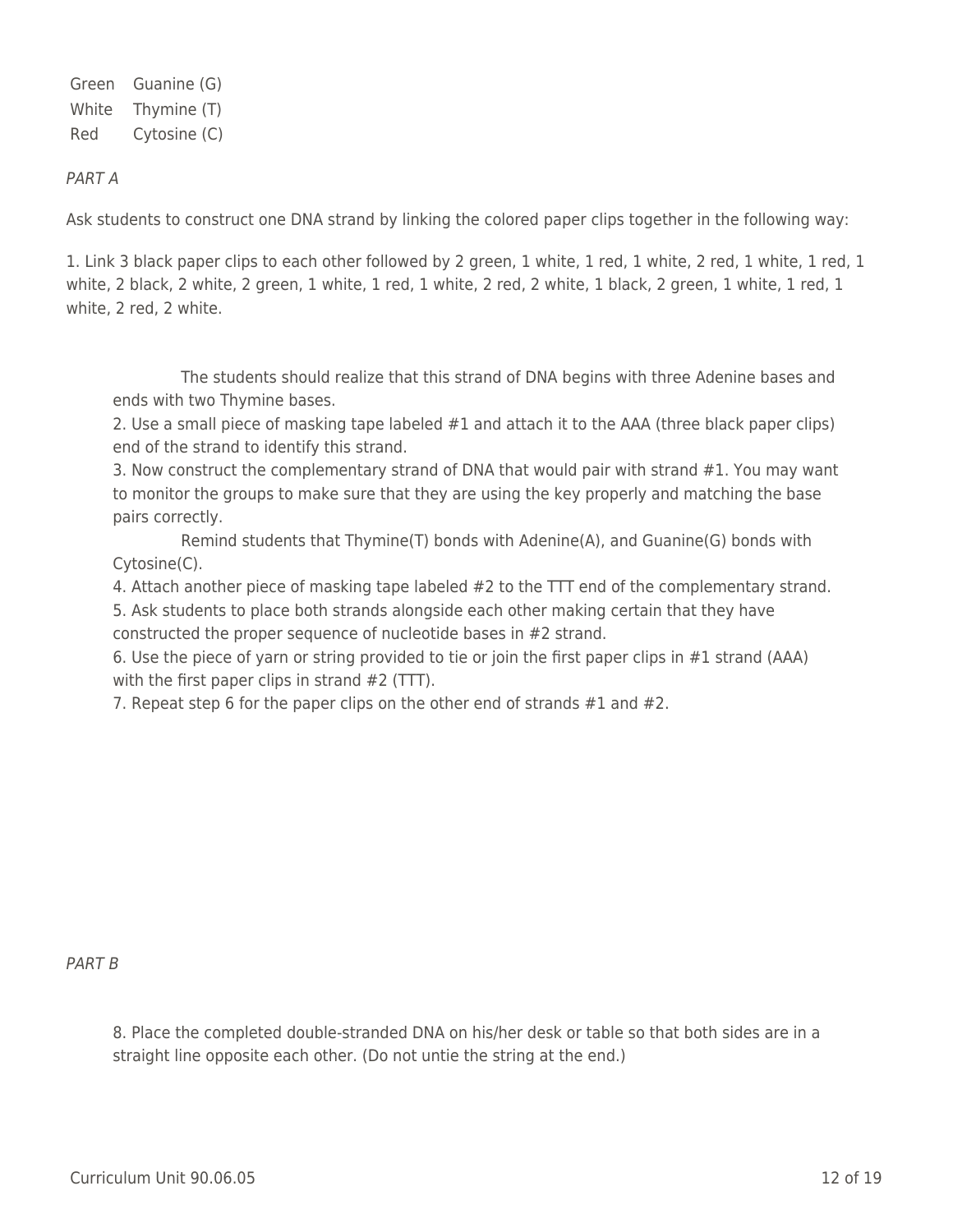9. Count 22 paper clips beginning from the AAA end of the strand and tie this 22nd pair of paper clips together as done before on the ends of the molecule.

10. Untie the string holding the two ends of the molecule together at the AAA and TTT end of the strand. Strands will separate to form a "Y" or forked shape.

11. At this point, explain to students the process of DNA replication.

If time permits, ask students to construct new complementary DNA strands for strands #1 and #2 to show or to illustrate DNA replication.

## *Home-work Assignment Describe how DNA replication makes it possible to produce two identical cells from one parent.*

### *Questions for Discussion*

- 1. Which base pairs up with the adenine during replication?
- 2. Which base pairs up with cytosine during replication?
- 3. What would happen if the bases did not pair up this way?
- 4. Compare the two new double-stranded molecules that you have just completed. How are they
- similar to the original DNA molecule containing strands #1 and #2? How are they different?
- 5. Describe the differences in the way strand #1 and #2 are replicated.

# **CLASSROOM ACTIVITIES**

#### *Mutation*

Review the definitions of the following terms with students: trait, chromosome, gene, mutation, dominant, recessive. Emphasize to students that mutations can occur in both body cells and sex cells. Consider the following question for group discussion:

If a mutation occurs in a body cell, what effect would it have on the organism? Its offspring?

### Possible Response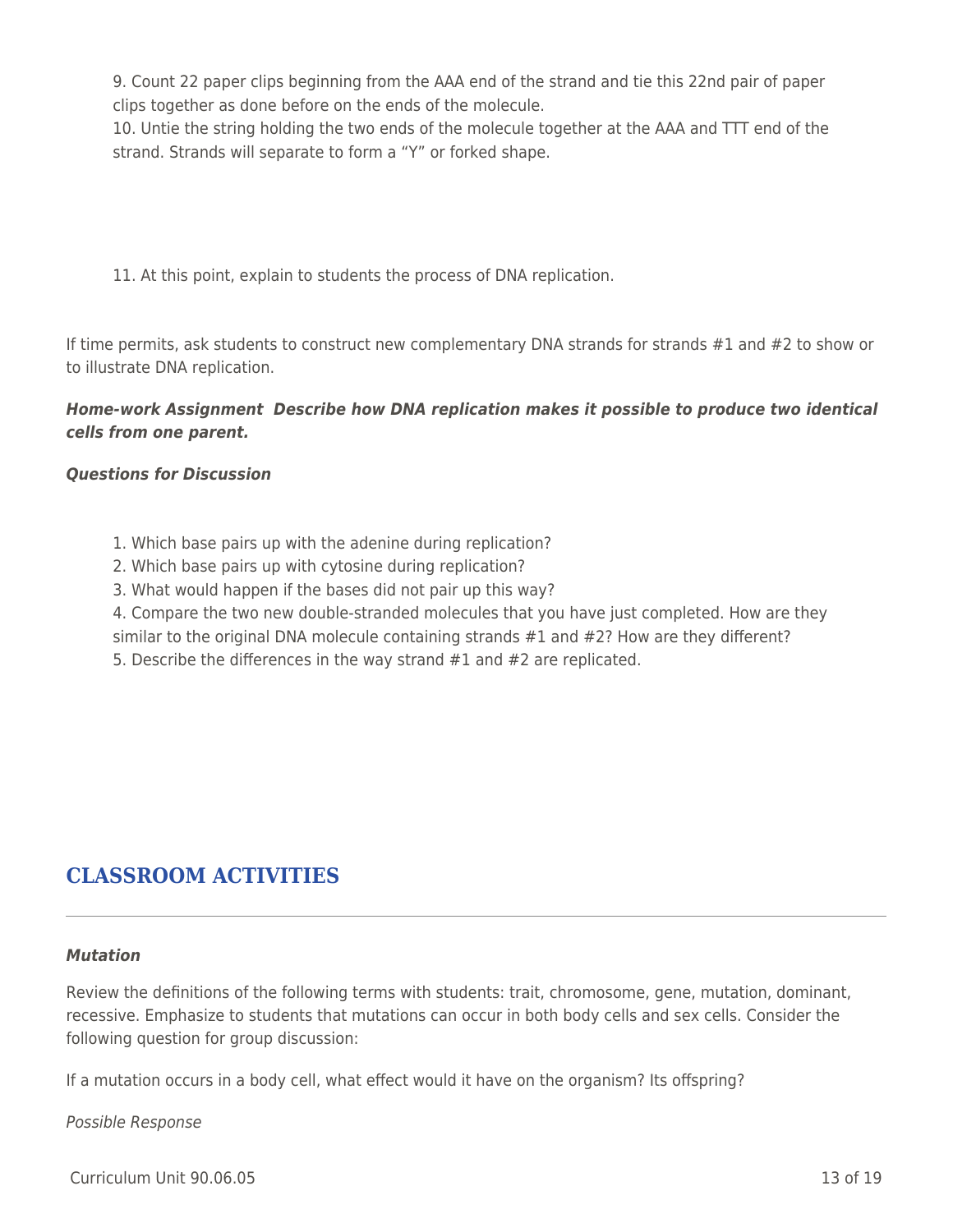A mutation in a body cell only affects the organism that carries it. It will not be passed on to its offspring. If a mutation occurs in a sex cell, it can be passed on to the next generation and cause a change in that generation. However, most individuals who have genetic disorders have the same mutation in all cells, body and sex cells.

# **FIELD TRIP**

Students will be given the opportunity to visit the Agricultural Garden Center, New Haven, to observe the traits of flowering plants. This activity provides concrete opportunities for students to explore the concepts discussed prior to this activity. Also, students will be performing the following skills: observing, manipulating, comparing, relating and recording while completing this investigation.

### *Materials Pen/pencil Ruler Worksheet paper*

### *Instructions Allow each student to select one type of flowering plant to be observed. Record the name of plant.*

Students must observe at least two of these plans in order to observe hereditary traits.

Complete worksheet below:

(Students may make simple drawings to illustrate trait observe in plants. Students are encouraged to supplement the chart with other observable traits).

NAME OF NUMBER FLOWER LEAF SHAPE NO. AND STEM LENGTH FRUITS PLANT POSITION COLOR OF PFTAL<sub>S</sub>

B. Make a clear drawing of your plant in the space provided. Answer the following questions:

1. What common traits seem to be found on most of the plants?

- 2. What uncommon traits are found on one or more of the plants but not on the rest?
- 3. Which traits would you consider to be dominant? Why?

### *Home Work Assignment*

4. List and explain the different agents that can cause mutations in plants. Students can also investigate how some insects develop resistance to insecticides.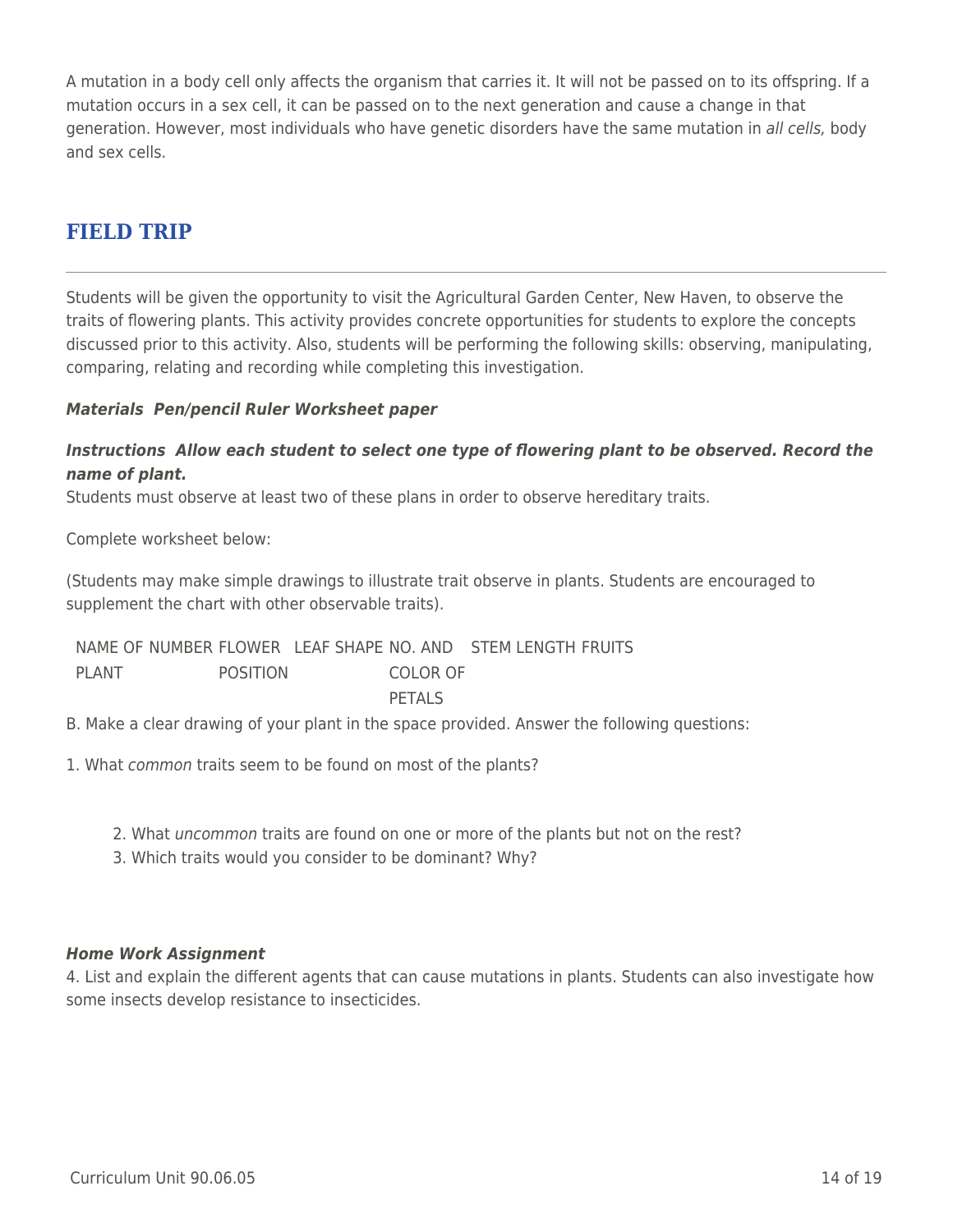# **CLASSROOM ACTIVITIES**

#### *Genetic Disorders*

The primary purpose of this activity is to help students to become aware of the existence of inherited conditions and to understand that knowing about inherited conditions can be of use in making informed decisions about personal and social issues and values. It is important that students in this stage of their development develop a positive attitude toward acquiring genetic knowledge. A number of major inherited disorders occurs with some frequency only because there is a relatively large proportion of carriers of potentially harmful genetic traits in the general population. While having a recessive gene usually poses no health problem for a carrier, there is always the risk of serious genetic disease in any child of two carriers of the same harmful trait, or any son born to a mother carrying an X-linked defect.

Due to multiple-gene inheritance, interactions among several genes, and to an extent the activity of certain genes at a particular time in a person's life, human heredity is very complex. Many genetic disorders are the result of mutant alleles that follow Mendelian inheritance patterns. Most of these genetic disorders can be traced to an allele for a recessive trait that codes for an ineffective or nonfunctional protein product. When the protein is an enzyme, the result in a homozygous recessive individual may be a block in an essential metabolic pathway. The lack of the product of that pathway may account for the symptoms of the disease or an excess of the precursor in the pathway may be toxic.

1. Discuss the definitions of the following terms with the class: recessive, dominant, carrier, heterozygous, homozygous, inherited disorder, mutation, genes and alleles.

Have students observe other members of the class and develop a list of obvious differences. Point out to students that these differences are referred to as 'traits' e.g. hair color, which are controlled by genes.

2. Divide the class into two groups.

3. Distribute the worksheets on the vocabulary discussed earlier in the lesson to one group. These students will be given instructions to match the correct meaning with each word given. (See page below).

4. Divide the remainder of the class into four groups. Distribute to each group drawings showing how each disorder is inherited. Have students figure out the odds for each offspring. Each group will work together to analyze the drawing provided. Allow each group to choose a representative who will explain to the rest of the class the way in which genetic defects may be transmitted to an individual.

5. At the end of this presentation, a representative from section A will define the terms given earlier to the rest of the class.

6. Students will be given a copy of each activity performed in class to review for homework.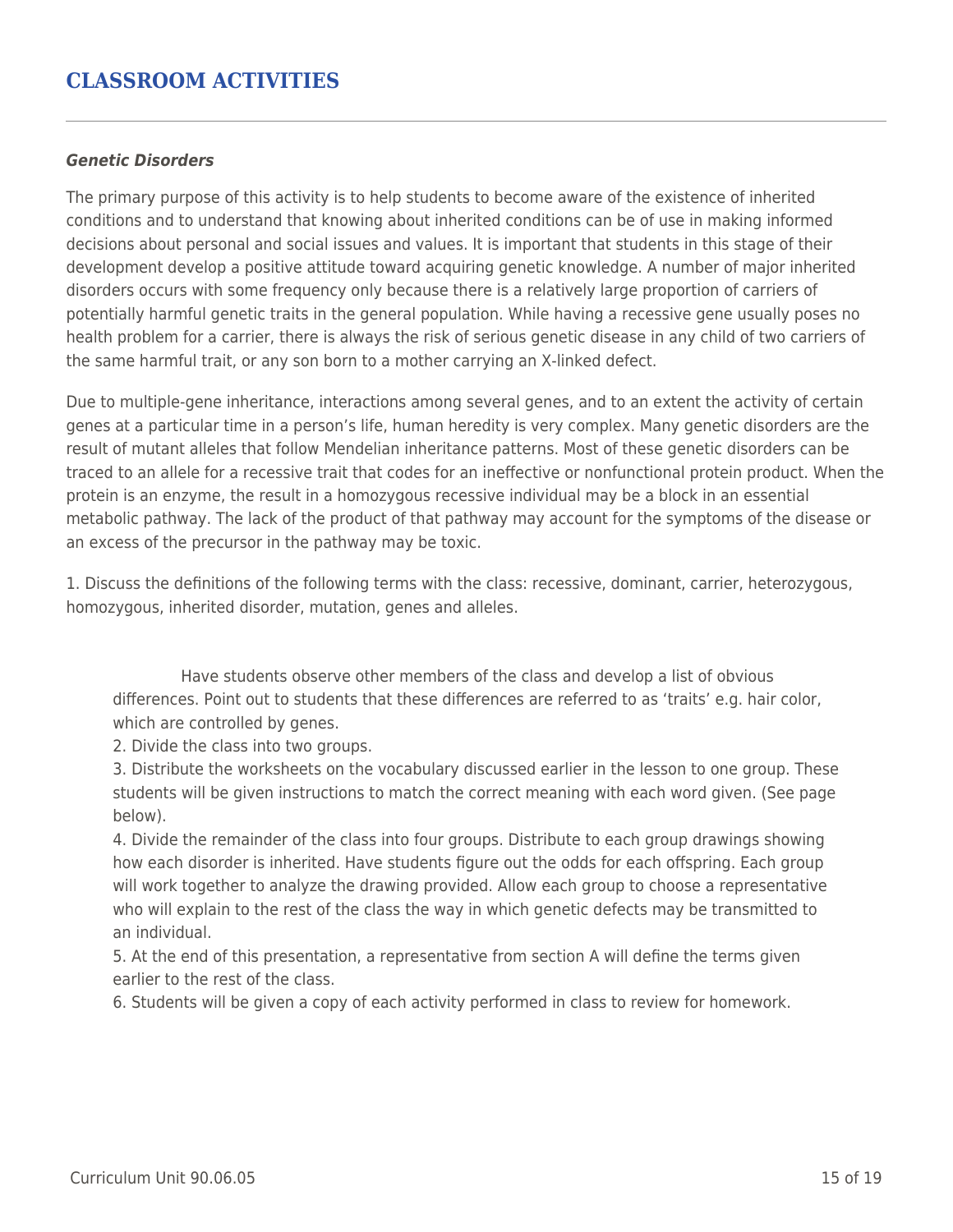### *Note: For Reinforcement*

7. Use Polaroid slides of chromosomes and genetic conditions to be shown during the next lesson.

# **Activity Sheet**

TERMS : recessive, genome, heterozygous, trait, alleles, dominant, inherit, homozygous, gene, mutation,

Choose the correct term from the list above and match it with the correct definition given below . The first one is done for you.

1. gene basic unit of heredity.

2. weaker trait in genetics.

- 3. \_\_\_\_\_\_\_\_\_\_ characteristic of an organism.
- 4. \_\_\_\_\_\_\_\_\_\_ change in genes or chromosomes that causes a new trait to be inherited.
- 5. \_\_\_\_\_\_\_\_\_\_ stronger trait in genetics.
- 6. \_\_\_\_\_\_\_\_\_ each member of a gene pair.
- 7. \_\_\_\_\_\_\_\_\_ to receive traits or qualities from parents.
- 8. **Example 20 condition of an individual in which the genetic factor has been derived from only one** of the two gametes.
- 9. **\_\_\_\_\_\_\_\_\_\_** a full set of chromosomes with their associated genes.
- 10. **Example 20.** Condition of an individual in which the genetic factor is doubly present due to like gametes.

To Show:Dominant Inheritance (figure available in print form)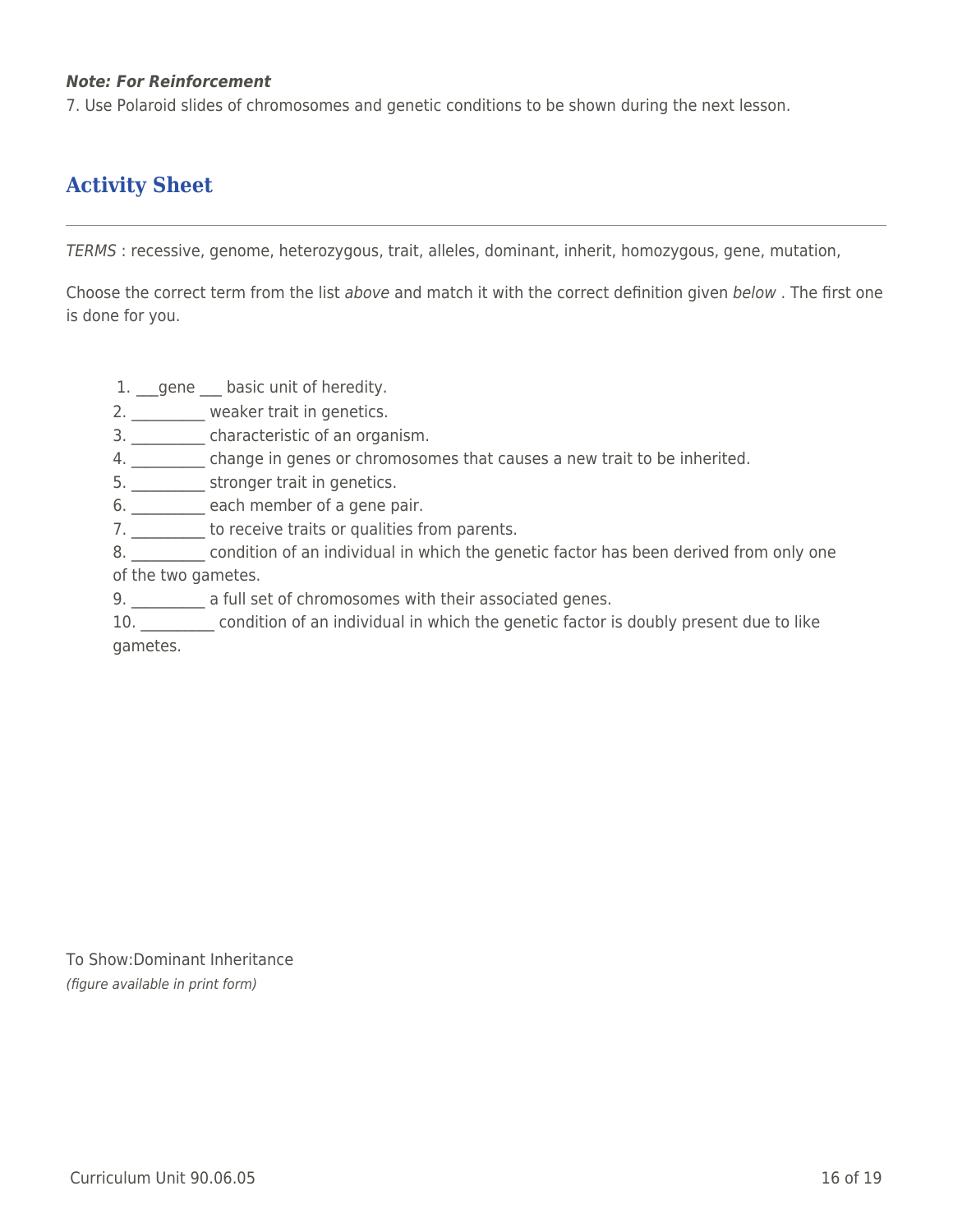## **BIBLIOGRAPHY**

#### **TEACHERS**

Fraser, Clarke F. Genetics of Man, 1986.

This text discusses the principles of genetics and heredity in a very simple way.

Heath, D. C. Biological Science: A Molecular Approach , 6th edition, 1989. 1-413-562-2144.

Very enriched content. Detailed discussions of related topics in genetics. This text encourages students to think and analyze issues in research, technology and careers.

Mange, A. and Mange, E. Genetics : Human Aspects . Saunders College, Holt, Rinehart & Winston, Philadelphia, 1980.

This is an excellent reference text as applied to human genetics.

McKusick, Victor A., Mendelian Inheritance in Man 8th edition, Johns Hopkins University Press, Baltimore, 1988.

This text simulates Mendel's experiments and his laws of genetics. Students will be able to review basic genetic terms and to discover the problems Mendel were faced with during his experiments.

McKusick VA: The Morbid Anatomy of the human genome .

This text gives a complete review of gene mapping in clinical medicine. (Four parts). Medicine 65:1, 1986; 66:1, 237, 1987; 67:1, 1988.

Prentice Hall. Life Science , 1988.

This is a comprehensive, easy-to-use science text that emphasizes life science concepts and includes enrichment activities.

Thompson, J. and Thompson, M., Genetics in Medicine, W. B. Saunders Co., Philadelphia, 1980.

This is a basic, simplified text highlighting genetics as related to man.

Winchester, A. M. Barnes and Nobles, Heredity, N.Y., 1977.

# **READING LIST FOR STUDENTS**

Consumer Reports, The Telltale Gene , July, 1990.

This article gives an account of genetic screening—advances in testing and treatment.

Engdahl Sylvia & Roberson Rick, Tool for Tomorrow, 1979.

This text presents basic science information. Very brief and easy reading to cope with, yet long enough to challenge the students

Curriculum Unit 90.06.05 17 of 19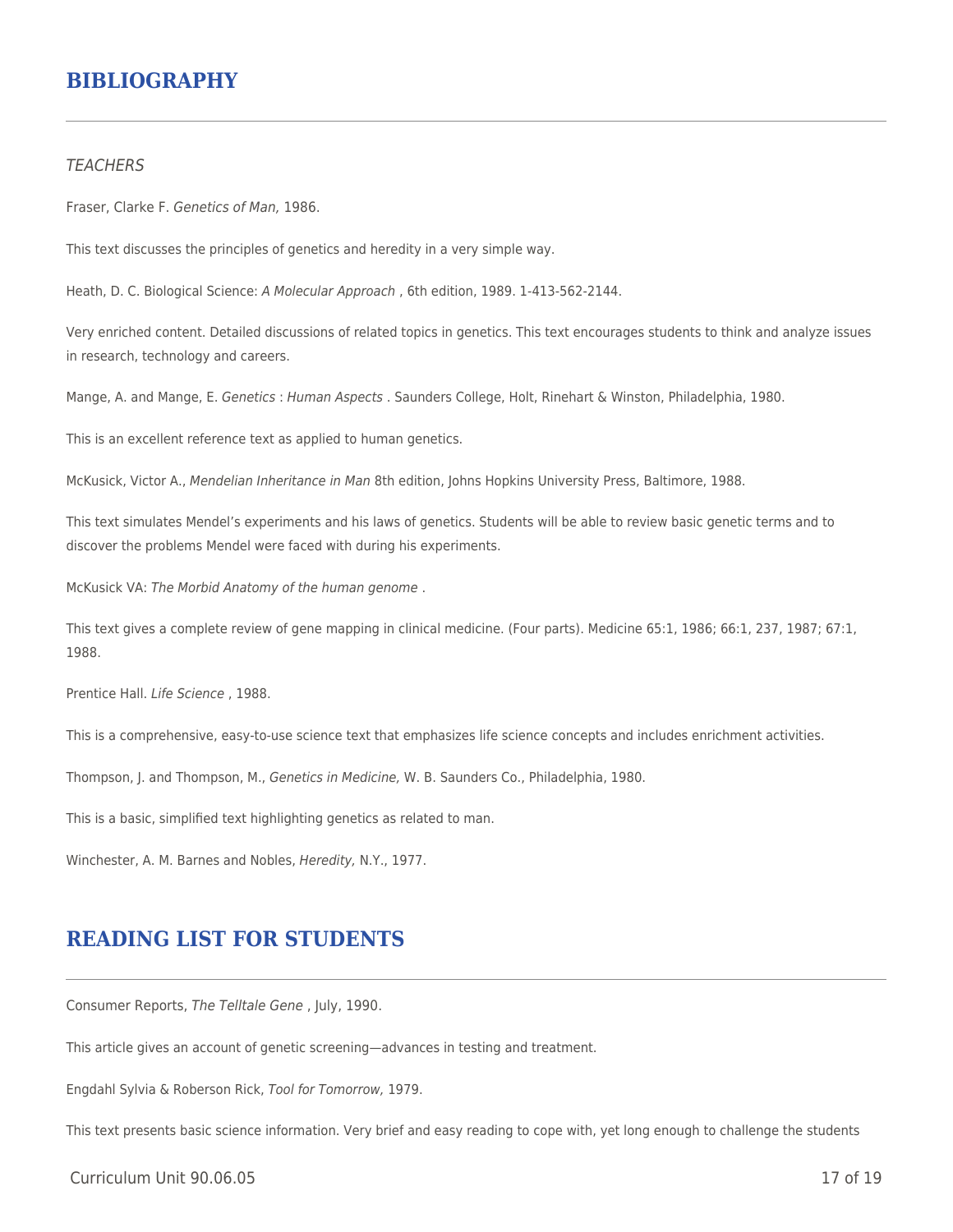and create questions.

Morrison, Velma Ford, There's Only One You , Illustrated by William Jaber, 1978.

This illustrated text introduces fundamental concepts of genetics. The literature is very juvenile and contains a glossary of terms.

Parker, Gary; Reynolds, W.; and Reynolds, R., Heredity, Educational Methods, Chicago, 1977.

This is a programmed text on the basics of genetics.

Scientific American, Feb. 1988., Vol. 258, Number 2. Chromosome Mapping with DNA Markers .

Students will gain information on how individual markers serve for tracing defective genes.

Time Magazine, March 20, 1989. The Gene Hunt, pp. 62-67. This article explains how scientists go about mapping the human genome and solving the mysteries of heredity.

Watson, James, The Double Helix, The New American Library, Inc., 1968.

## **MATERIALS FOR CLASSROOM USE**

Agricultural Center, New Haven, Connecticut

123 Huntington Avenue, New Haven, CT 06511

Lecture / Demonstration on how to breed pure seeds.

Gene Kit M89101/7 Phillip Harris, Biological Ltd. (Wards Catalog).

This kit contains pop-it beads and linkers.

Hawkhill Associates, Inc., 125 East Gilman Street, Madison, WI 53702. 1-800-422-4295.

Hawkhill provides Learning Power books and videos. Key scientific concepts are outlined as understood by today's scientists.

March of Dimes Birth Defects Foundation, 1275 Mamaroneck Avenue, White Plains, N.Y. 10605. 1-914-428-7100.

CT Chapter for March of Dimes

31 Bernhard Road

North Haven, CT 06473

#### 777-4030

National Clearinghouse for Human Genetic Diseases, P.0. Box 28612, Washington, D.C., 20005. (202)842-7617.

Excellent resources, including printed materials, educational packages, filmstrips and audiovisual presentations are made available.

 $C$ urriculum Unit 90.06.05  $\qquad$  18 of 19